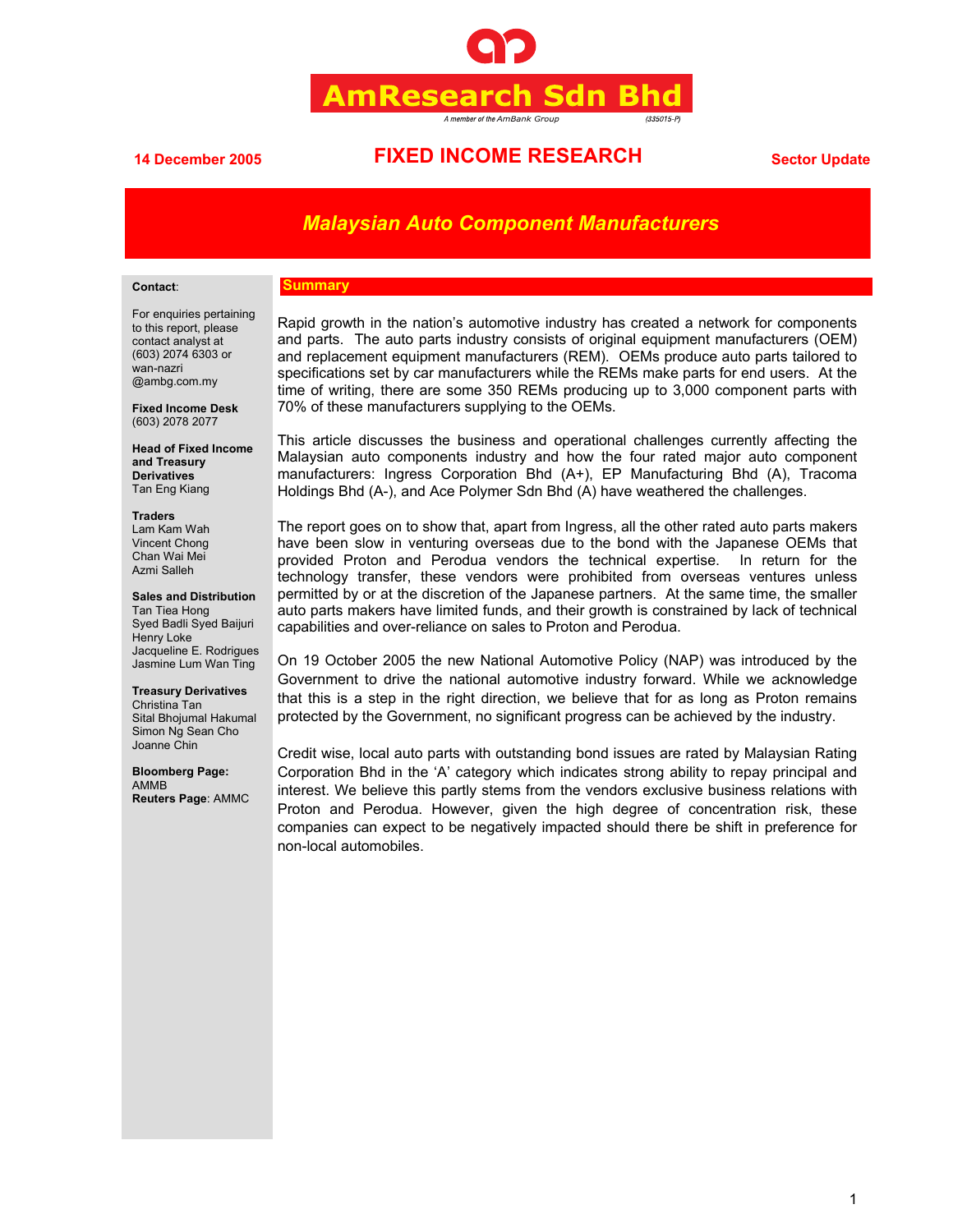## Fixed Income Research

## **Comparison of Key Characteristics Rated Automotive Components Manufacturers**

|                                                          | <b>Ingress</b>                                                                                                                                                                                                                                  | <b>EP Manufacturing</b>                                                                                                        | <b>Tracoma</b>                                                                                                                                                | <b>Ace Polymer</b>                                                                                                                                                                    |
|----------------------------------------------------------|-------------------------------------------------------------------------------------------------------------------------------------------------------------------------------------------------------------------------------------------------|--------------------------------------------------------------------------------------------------------------------------------|---------------------------------------------------------------------------------------------------------------------------------------------------------------|---------------------------------------------------------------------------------------------------------------------------------------------------------------------------------------|
| Issue                                                    | RM160 .0 mil Sukuk Al' ljarah (A+)                                                                                                                                                                                                              | RM150.0 mil MUNIF/IMTN (MARC-2/A)                                                                                              | RM100.0 mil Al Bai Bithaman Ajil<br>Securities (A)                                                                                                            | RM70.0 mil Al Bai Bithaman Ajil<br>Securities (A)                                                                                                                                     |
| Debt/Financial Service<br>Reserve Account<br>(DSRA/FSRA) | Used to fund an amount equal to the<br>primary redemption of each series as<br>follows:<br>■ 3 months before due date: 50%<br>■ 1 month before due date: 100%<br>An amount equal to one secondary<br>payment must be maintained at all<br>times | 100% of debt service to be deposited 1<br>month prior                                                                          | Used to fund an amount equal to the<br>primary redemption of each series as<br>follows:<br>■ 6 months before due date: 50%<br>■ 1 month before due date: 100% | The required amount to be<br>maintained in the FSRA shall be fully<br>deposited into the account 6 months<br>before the respective due dates of<br>the financial obligations.         |
| Coverage Ratio/ Distribution<br>Test                     | Adjusted DSCR 1.5x min<br>Ingress shall not declare any<br>dividends or make any other form of<br>distribution, nor provide any loans to<br>its shareholders should the ADSCR<br>be less than 1.75x.                                            | FSCR 1.5x min                                                                                                                  | FSCR 1.5x min                                                                                                                                                 | FSCR 1.5x min<br>Ace shall not declare any dividends<br>or make any other form of<br>distribution, nor provide any loans<br>to its shareholders should the<br>FSCR be less than 2.0x. |
| Debt Related Ratio                                       | $1.75x$ max<br>Debt-to-Equity                                                                                                                                                                                                                   | $1.5x$ max<br>Debt-to-Equity                                                                                                   | $1.5x$ max<br>Debt-to-Equity                                                                                                                                  | Debt-to-equity is subjected to following:<br>■ 2.75x (1 <sup>st</sup> two years)<br>$2.00x(3^{rd}$ year)<br>■ 1.50x thereafter                                                        |
| <b>Other Financial Covenants</b>                         | Ingress shall maintain its<br>consolidated shareholders' funds at<br>a minimum of RM 150 million                                                                                                                                                | ■ 30% of proceeds from any warrants<br>or rights conversion shall be used<br>towards the repayment of the<br><b>MUNIF/IMTN</b> | N/A                                                                                                                                                           | N/A                                                                                                                                                                                   |
| <b>Major Products</b>                                    | Door modules and roll-formed<br>mouldings                                                                                                                                                                                                       | Car Chassis modular parts                                                                                                      | The manufacture and supply of metal-<br>based parts and components for<br>automobiles                                                                         | Plastic based parts and components<br>e.g. bumpers, instrument panels, etc                                                                                                            |
| Revenue Mix                                              | 33% of revenue is derived from its<br>operation in Thailand                                                                                                                                                                                     | Revenue is exclusively generated in<br>Malaysia                                                                                | Revenue is exclusively generated in<br>Malaysia                                                                                                               | Revenue is exclusively generated in<br>Malaysia                                                                                                                                       |
| <b>Major Customers</b>                                   | PROTON, PERODUA, Isuzu, General<br>Motors, Honda, Mitsubishi, Ford &<br>Mazda                                                                                                                                                                   | <b>PROTON &amp; PERODUA</b>                                                                                                    | PROTON, PERODUA, Honda<br>(minimal)                                                                                                                           | <b>PROTON &amp; PERODUA</b>                                                                                                                                                           |

*Sources: Malaysian Rating Corporation Berhad*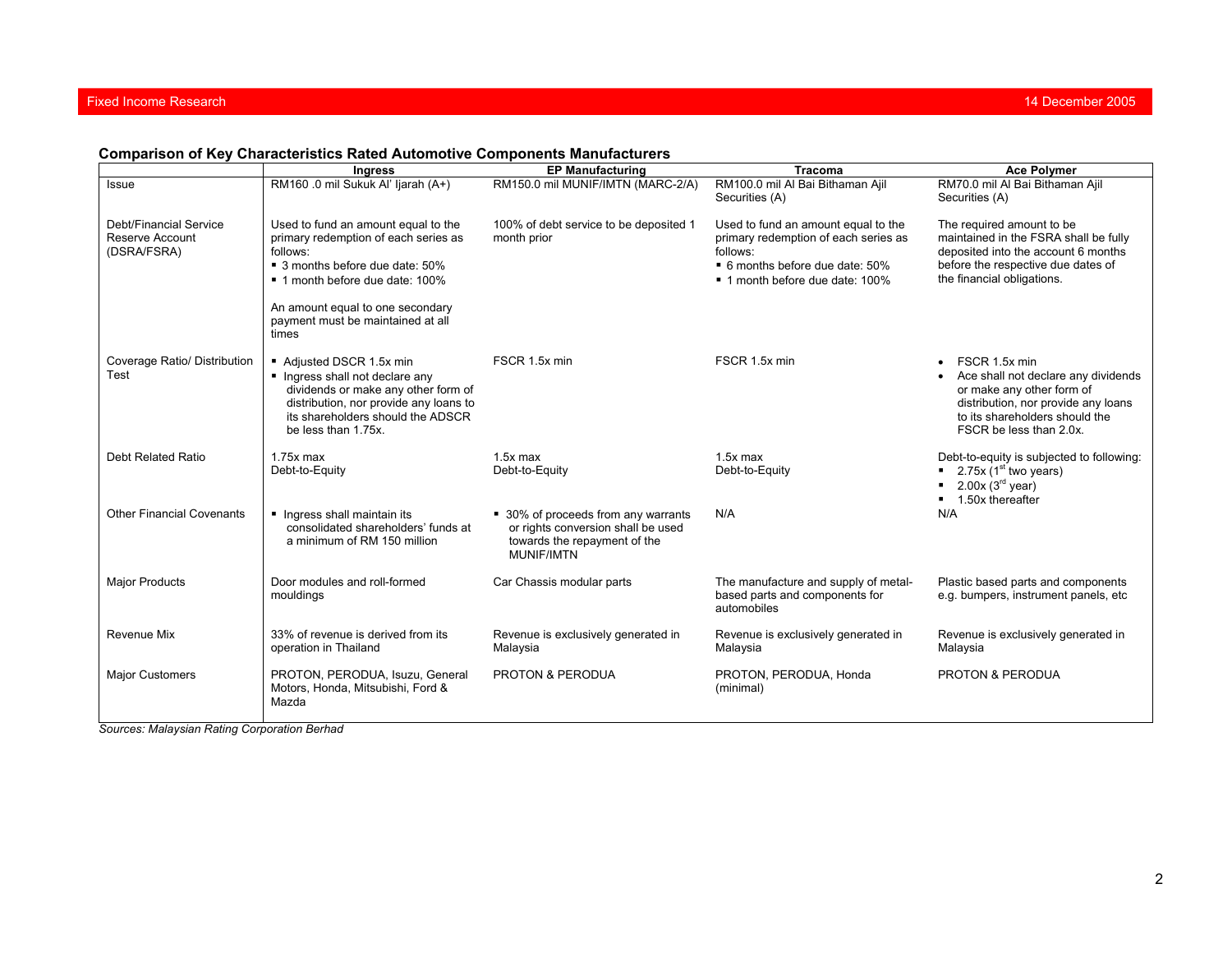### **Industry Dynamics Overview**

*A monopolistic competition industry structure*  Rapid growth in the nation's automotive industry has created a network for components and parts. The auto parts industry consists of original equipment manufacturers (OEM) and replacement equipment manufacturers (REM). OEMs produce auto parts tailored to specifications set by car manufacturers while the REMs make parts for end users. At the time of writing, there are some 350 REMs producing up to 3,000 component parts with 70% of these manufacturers supplying to the OEMs.

## **Listed Auto-Component Manufacturers in Malaysia**

|                                                 | isteu Auto-Component Manufacturers III Malaysia |                                   |                                                           |                                       |
|-------------------------------------------------|-------------------------------------------------|-----------------------------------|-----------------------------------------------------------|---------------------------------------|
| <b>APM</b><br>Automotive<br><b>Holdings Bhd</b> | Sunchirin<br>Industries<br>(Malaysia) Bhd       | Dellovd<br><b>Ventures Bhd</b>    | Hirotako<br><b>Holdings Bhd</b>                           | New Hoong Fatt<br><b>Holdings Bhd</b> |
| Ingress<br>Corporation Bhd                      | Autoair Holdings<br><b>Bhd</b>                  | FP<br>Manufacturing<br><b>Bhd</b> | Mintye<br>Industries Bhd                                  | Tai Kwong<br>Yokohama Bhd             |
| <b>BSA</b><br>International<br><b>Bhd</b>       | Tracoma<br>Holding Bhd                          | SMIS Corp Bhd                     | Multi-Code<br>Electronics<br>Industries (M)<br><b>Bhd</b> | Sapura Motors<br>Bhd                  |
| Kumpulan<br><b>Belton Bhd</b>                   | Autoindustries<br>Ventures Bhd                  | Polymate<br><b>Holdings Bhd</b>   |                                                           |                                       |

*Highly dependent on local automotive sector* 

The sector is highly dependent on the domestic automotive industry, which in turn, is highly susceptible to economic cycles; it is usually among the first industries to be affected by a down cycle. Additionally, the lack of economies of scale, research, and design capabilities has kept the sector domestically-oriented.

*Players have to cope with stringent demands from car manufacturers*  The local material content policy imposed by the government was abolished in 2002 while the mandatory deletion item programme is being phased out. With the abolishment of several items from the mandatory deleted items list, automotive assemblers can purchase parts from cheaper sources both internally and externally. As such, automotive component makers have to cope with more stringent demands from the car manufacturers whose decision to purchase would hinge largely on quality, reliability in supply, technological competency, and price.

Competition only arises when car manufacturers open for tender new modules or components for new models. Once a vendor is appointed by a car manufacturer to supply a module(s) or component(s) for one of its models, the vendor will usually be retained for the entire life of the model. Only if the vendor fails to comply with the specifications required by the manufacturer will new vendors be appointed.

Generally, local auto parts makers for Proton and Perodua have been slow in venturing overseas due to the bond with the Japanese OEMs that provided Proton and Perodua vendors the technical expertise. In return for the technology transfer, these vendors were prohibited from overseas ventures unless permitted by or at the discretion of the Japanese partners. The smaller auto parts makers have limited funds, and their growth is constrained by lack of technical capabilities and over-reliance on sales to Proton and Perodua. Reliance on Japanese partners also leaves the sector significantly exposed to foreign exchange risk.

*AFTA is a double-edged sword.* 

*Over reliance on Japanese partners expose the sector to foreign exchange risks* 

> Looking ahead, AFTA liberalization will be a double-edged sword for the local automotive component sector. On one hand it will have a positive impact on the local automotive components sector, as it allows manufacturers access to a larger market. At the same time local auto parts makers will be forced to become more competitive to compete with cheaper parts from China as well its more advanced Thai rivals.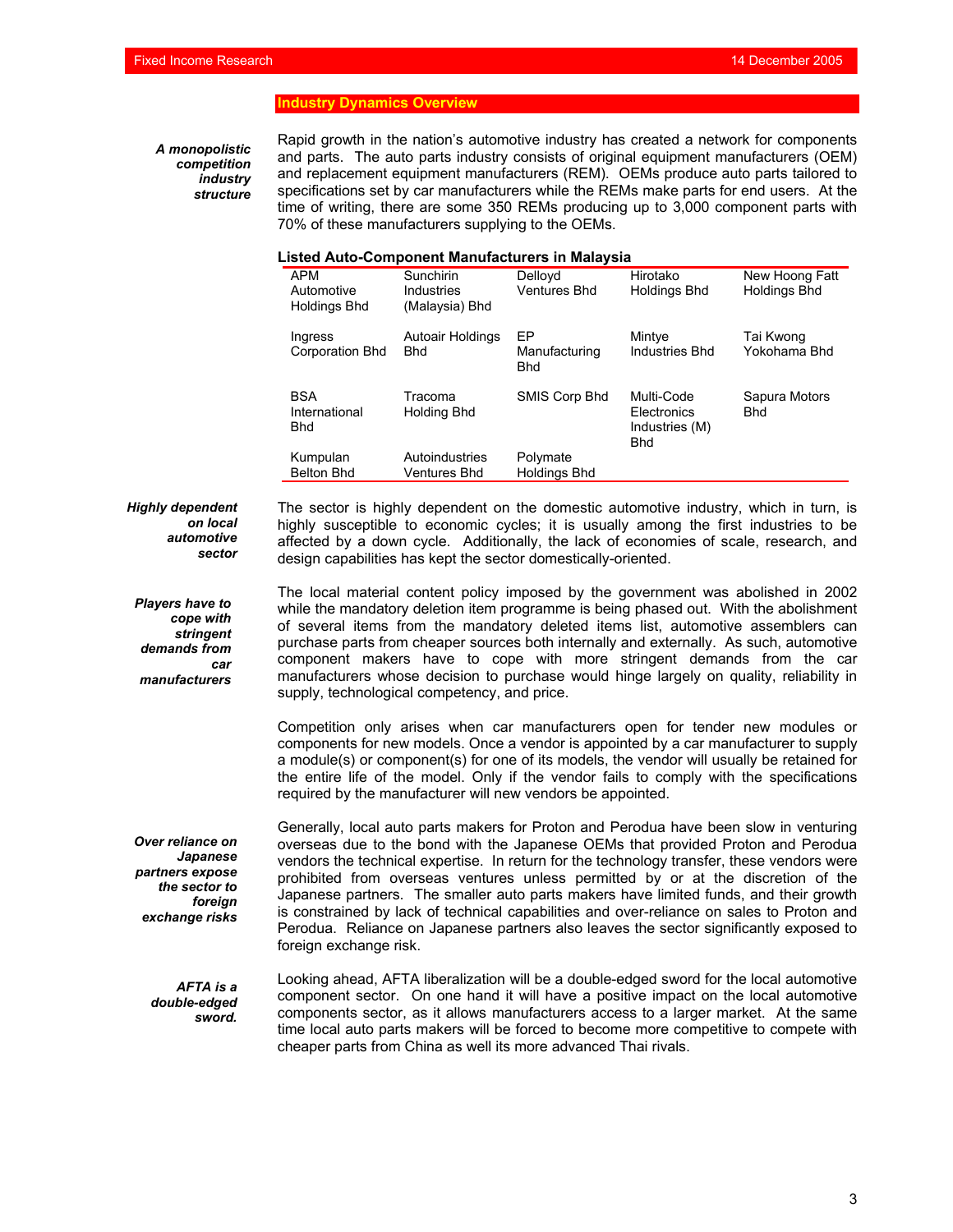## **Business Overview**

*With a proven track record overseas and a well-diversified revenue mix, Ingress leads the pack*  **Ingress Corporation Bhd ("Ingress")** 

Of the five, Ingress has the strongest credit profile. Its major customers are Proton, Perodua, Auto Alliance of Thailand, Mitsubishi Sittipol Corp, Isuzu/General Motors of Thailand, and Honda Thailand, and its supply contracts generally last for up to four years depending on the life of the vehicle model. Ingress has five production plants, of which two are located in Nilai and Rawang, Malaysia, three in Rayong, Thailand and one in Cikarang, Indonesia.

Unlike most other manufacturers in the industry, Ingress was quick to realise that sole dependency on local car manufacturers would limit its growth opportunities in the future. Hence, the company subsequently ventured forth into Thailand in 1998. That move proved to be significant as Thailand has since emerged as a worldwide vehicle production base for global automotive industry giants (Toyota, Nissan, Honda, Mitsubishi, Isuzu, Ford/Mazda, and General Motors) that have established large-volume plants in the country as part of their cost-saving programmes. Having proven its capabilities to these major players, Ingress' is expected to continue to benefit from its Thai operations for years to come. Encouraged by its success in Thailand, Ingress has since ventured into the Indonesian market where it currently supplies sash and mouldings to Mitsubishi and Suzuki.

Meanwhile, Ingress' existing business portfolio - with revenue contributions from Malaysia, Thailand and Indonesia - should shield the company against any possible surprises from Malaysia's local auto manufacturers such as PROTON. For financial year 2005, Ingress' automotive components manufacturing (ACM) segment derived 55% and 43% of its revenue from Malaysia and Thailand respectively, while Indonesia made up the balance (FY2004: Malaysia: 63%, Thailand: 37%). Going forward, the domestic market is anticipated to contribute approximately 60% of ACM's revenue in FY2006 largely due to the excellent response for Perodua "MyVi" coupled with its higher value of parts in the model. Ingress' value of parts in each MyVi is about RM1,000 as compared to RM60 in the Savvy.

#### **EP Manufacturing Bhd ("EPMB")**

EPMB manufactures and supplies automotive products to both the original and replacement markets. Its original markets mainly comprise national car makers, i.e. Proton's and Perodua's manufacturing plants, while its replacement markets covers both Proton's and Perodua's service centres.

EPMB has evolved significantly since its inception, from being a pure component/parts supplier to automakers to its current modular supplier and system integrator form. In the past, EPMB core products were plastic injection moulded products such as lamps and bumpers. Now, as a Tier-1 component supplier to both Proton and Perodua, EPMB manufactures metal stamped components and supplies assembled components in modular form as integrated systems. EPMB has a track record of successfully supplying components assembly to both Proton and Perodua for most of their models such as Iswara, Wira, Waja, Gen2 and Savvy (Proton); and Kancil, Kelisa and MyVi (for Perodua). With several other contracts being awarded for upcoming models of both Proton and Perodua, EPMB is expected to consolidate further its position as the leading Tier-1 supplier in the country.

Operationally, EPMB is dependent on the sales and performance of national cars since this segment contributes approximately 73% to its revenue. As such, EPMB is vulnerable to any shift in consumer preferences to other vehicle makes.

### **Tracoma Bhd ("Tracoma")**

Like EPMB, Tracoma manufactures and supplies automotive products to both the original and replacement markets of Proton and Perodua. Like Ingress, Tracoma is aware of the dangers of over reliance on Proton and Perodua as a source of revenue. As such, they have begun producing automotive parts for foreign carmakers like Toyota, Honda, Nissan, Hyundai and Volvo. However, their contributions to Tracoma's revenue are minimal.

*Being the leading Tier-1 supplier in the country, EPMB's fortune is tied to that of the national carmakers.* 

> *Although revenue contribution from nonnational car makers is currently minimal, it is a step forward.*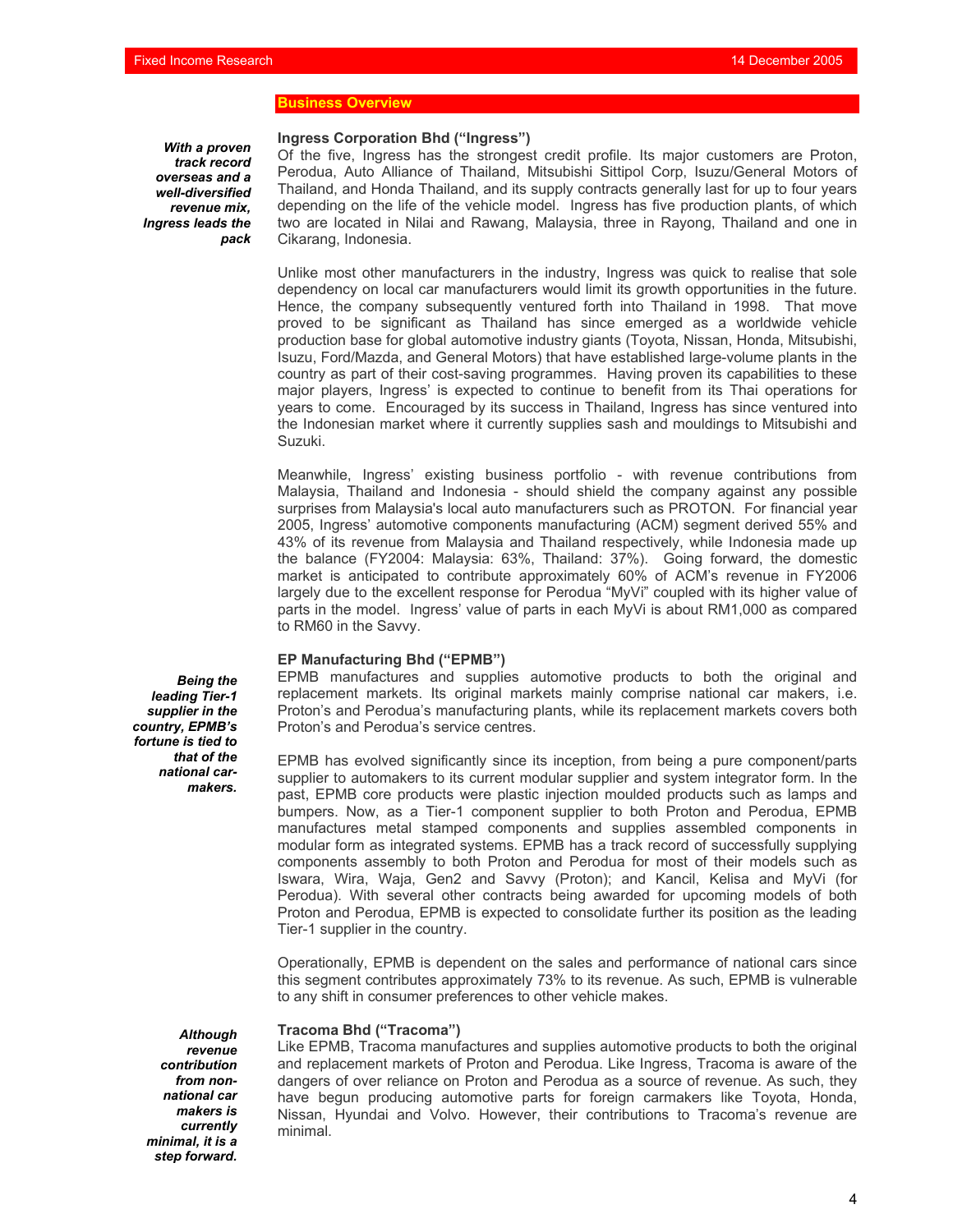To further expand its geographical reach, we understand that Tracoma has entered into a joint venture agreement with Proton to manufacture and assemble Proton models aimed at the Indonesian automotive market as well as other ASEAN countries. We think, however, that the joint venture is not consistent with Tracoma's aim of being less dependent on the national carmaker for its revenue. Also, we believe it is unlikely that Proton could effectively compete with the other established Japanese marques in Indonesia such Honda and Toyota.

### **Ace Polymer Sdn Bhd (ACE)**

the export market.

ACE is primarily involved in the manufacturing and supplying of plastic-based parts and components for the automotive sector.

As a Tier-1 vendor for PROTON, PERODUA and Naza Automotive Manufacturing Sdn Bhd, competition from other local manufacturers is minimized, since the car manufacturers usually appoint a single vendor for each module or component for their various models. In this instance, ACE is the main producer and supplier of several plastic-based modules for PROTON models (i.e. Arena, Wira (facelift), Iswara (facelift), Gen-2), PERODUA models (kancil and kelisa) and the Naza Ria.

To distinguish itself from its competitor, ACE has established itself as one of the few automotive component vendors with "end-to-end" capability. That is to say that ACE has the ability to design and develop a product all the way to mass production. That aside, ACE is still highly dependent on the national carmakers for its revenue.

#### **Manufacturers and The National Automotive**

On 19 October 2005 the new National Automotive Policy (NAP) was introduced by the Government. Listed below are some of the measures under the NAP that we expect to have an impact on local autoparts manufacturers:

| <b>Measures</b>                                                                                                                                                                                                                                                                        |                                                                                                                                                                                                                                                                                                                                                                                   | <b>Comments</b> |                                                                                                                                                                                                                                                                                                                                                                                                                              |  |
|----------------------------------------------------------------------------------------------------------------------------------------------------------------------------------------------------------------------------------------------------------------------------------------|-----------------------------------------------------------------------------------------------------------------------------------------------------------------------------------------------------------------------------------------------------------------------------------------------------------------------------------------------------------------------------------|-----------------|------------------------------------------------------------------------------------------------------------------------------------------------------------------------------------------------------------------------------------------------------------------------------------------------------------------------------------------------------------------------------------------------------------------------------|--|
| The setting-up of an Industrial Adjustment<br>to<br>assist<br>Fund<br>(IAF)<br>Malaysian<br>manufacturers by offering interest free loans<br>or grants. The funding of automation,<br>upgrading of machinery, research and<br>development is expected to be IAF main<br>area of focus. |                                                                                                                                                                                                                                                                                                                                                                                   | $\bullet$       | Thus far, there has been no indication of the<br>size of the IAF.                                                                                                                                                                                                                                                                                                                                                            |  |
| i)<br>ii)                                                                                                                                                                                                                                                                              | The provision of incentives to components<br>and parts manufacturers which includes:<br>Cooperation projects with bilateral<br>free trade agreement partners.<br>Areas of<br>cooperation include<br>improving quality, greater market<br>access and the establishment of<br>test centres in Malaysia.<br>A global supply programme will be<br>implemented to facilitate autoparts | $\bullet$       | We don't think items (i) and (ii) can be<br>achieved easily. Generally, local auto parts<br>manufacturers fail to meet the stringent<br>quality control of major auto companies or<br>they lack to the technology to produce the<br>required parts. So far, only Ingress has<br>made a significant track in the overseas<br>market.<br>The setting of the training grants may<br>increase the proficiency of local autoparts |  |
| grants.                                                                                                                                                                                                                                                                                | manufacturers' expansion into the<br>global supply chain of major auto<br>companies.<br>Provision of training grants<br>iii)<br>Provision of Research and Development                                                                                                                                                                                                             | ٠               | manufacturers. Nonetheless, the size of the<br>grant is yet to be determined.<br>Again, no size has been mentioned. But it<br>should<br>be<br>beneficial<br>autoparts<br>to<br>manufacturers.                                                                                                                                                                                                                                |  |
| The promotion of export-oriented Malaysian<br>component and parts vendors. The NAP will<br>extend support to these vendors to equip<br>them with the necessary skills to succeed in                                                                                                    |                                                                                                                                                                                                                                                                                                                                                                                   |                 | Nothing new here, after close to a decade<br>only Ingress have made any significant<br>inroad in the overseas market.                                                                                                                                                                                                                                                                                                        |  |

*ACE is one of the few vendors with "end-toend" capability. Nonetheless, poor revenue diversification given its high reliance on national carmakers*